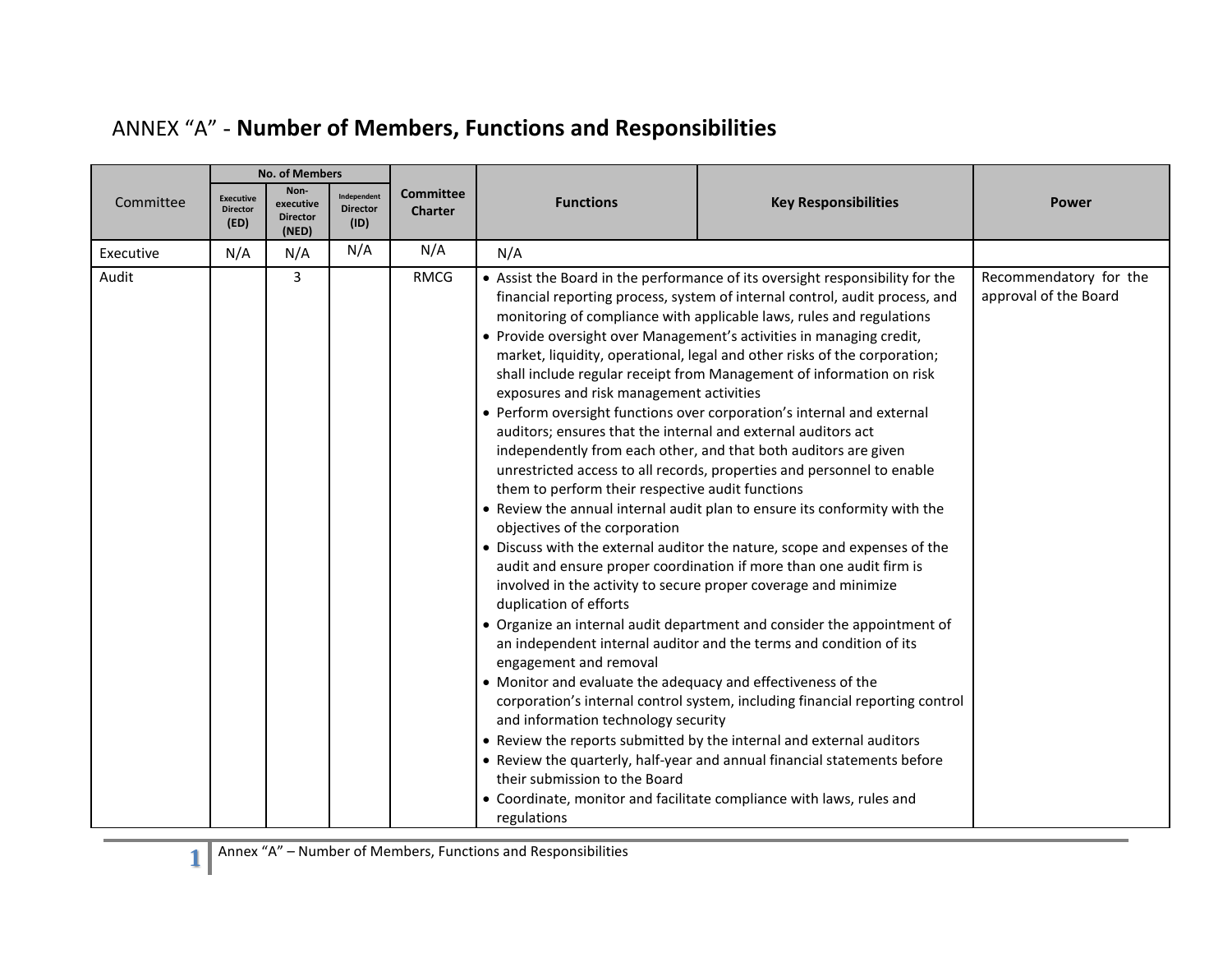|              | <b>No. of Members</b>                       |                                               |                                        |                                    |                                                                                                                                                                                                                                                                                                                                                                                                                                                                                                                                                                                                                                                                                                                                                                                                                                                                                                                                                                                                                                                                                                                                                                                                                                                                                                                                                                                                                |                             |              |
|--------------|---------------------------------------------|-----------------------------------------------|----------------------------------------|------------------------------------|----------------------------------------------------------------------------------------------------------------------------------------------------------------------------------------------------------------------------------------------------------------------------------------------------------------------------------------------------------------------------------------------------------------------------------------------------------------------------------------------------------------------------------------------------------------------------------------------------------------------------------------------------------------------------------------------------------------------------------------------------------------------------------------------------------------------------------------------------------------------------------------------------------------------------------------------------------------------------------------------------------------------------------------------------------------------------------------------------------------------------------------------------------------------------------------------------------------------------------------------------------------------------------------------------------------------------------------------------------------------------------------------------------------|-----------------------------|--------------|
| Committee    | <b>Executive</b><br><b>Director</b><br>(ED) | Non-<br>executive<br><b>Director</b><br>(NED) | Independent<br><b>Director</b><br>(1D) | <b>Committee</b><br><b>Charter</b> | <b>Functions</b>                                                                                                                                                                                                                                                                                                                                                                                                                                                                                                                                                                                                                                                                                                                                                                                                                                                                                                                                                                                                                                                                                                                                                                                                                                                                                                                                                                                               | <b>Key Responsibilities</b> | <b>Power</b> |
| Audit        |                                             | 3                                             |                                        | <b>RMCG</b>                        | • Evaluate and determine the non-audit work, if any, of the external<br>auditor, and review periodically the non-audit fees paid to the external<br>auditors in relation to their significance to the total annual income of the<br>external auditor against the corporation's overall consultancy expenses.<br>• Establish and identify the reporting line of the internal auditor to enable<br>him to properly fulfill his duties and responsibilities                                                                                                                                                                                                                                                                                                                                                                                                                                                                                                                                                                                                                                                                                                                                                                                                                                                                                                                                                       |                             |              |
| Nomination   |                                             | $\overline{3}$                                |                                        | <b>RMCG</b>                        | • Review and evaluate the qualifications of all persons nominated to the<br>Board and other appointments that require Board approval<br>• Assess the effectiveness of the Board's processes and procedures in the                                                                                                                                                                                                                                                                                                                                                                                                                                                                                                                                                                                                                                                                                                                                                                                                                                                                                                                                                                                                                                                                                                                                                                                              |                             |              |
| Remuneration |                                             | 3                                             |                                        | <b>RMCG</b>                        | election or replacement of directors<br>• Establish a formal and transparent procedure for developing a policy on<br>remuneration of directors and officers to ensure that their compensation<br>is consistent with the corporation's culture, strategy and the business<br>environment in which it operates<br>• Designate the amount of remuneration which shall be in sufficient level<br>to attract and retain directors and officers who are needed to run the<br>company successfully, subject to approval of the Board<br>. Develop a form on Full Business Interest Disclosure as part of pre-<br>employment requirements for all incoming officers, which, among others,<br>shall compel all officers to declare under the penalty of perjury all their<br>existing business interests or shareholdings that may directly or indirectly<br>conflict in their performance of the duties once hired<br>• Disallow any director to decide his or her own remuneration<br>• Provide in the Corporation's annual reports the information and proxy<br>statement disclosure of all fixed and variable compensation that may be<br>paid, directly or indirectly to its directors and top four (4) management<br>officers during the preceding fiscal year<br>Review of existing Human Resources Development or Personnel Handbook<br>to strengthen provisions on conflict of interest, salaries and benefits |                             |              |